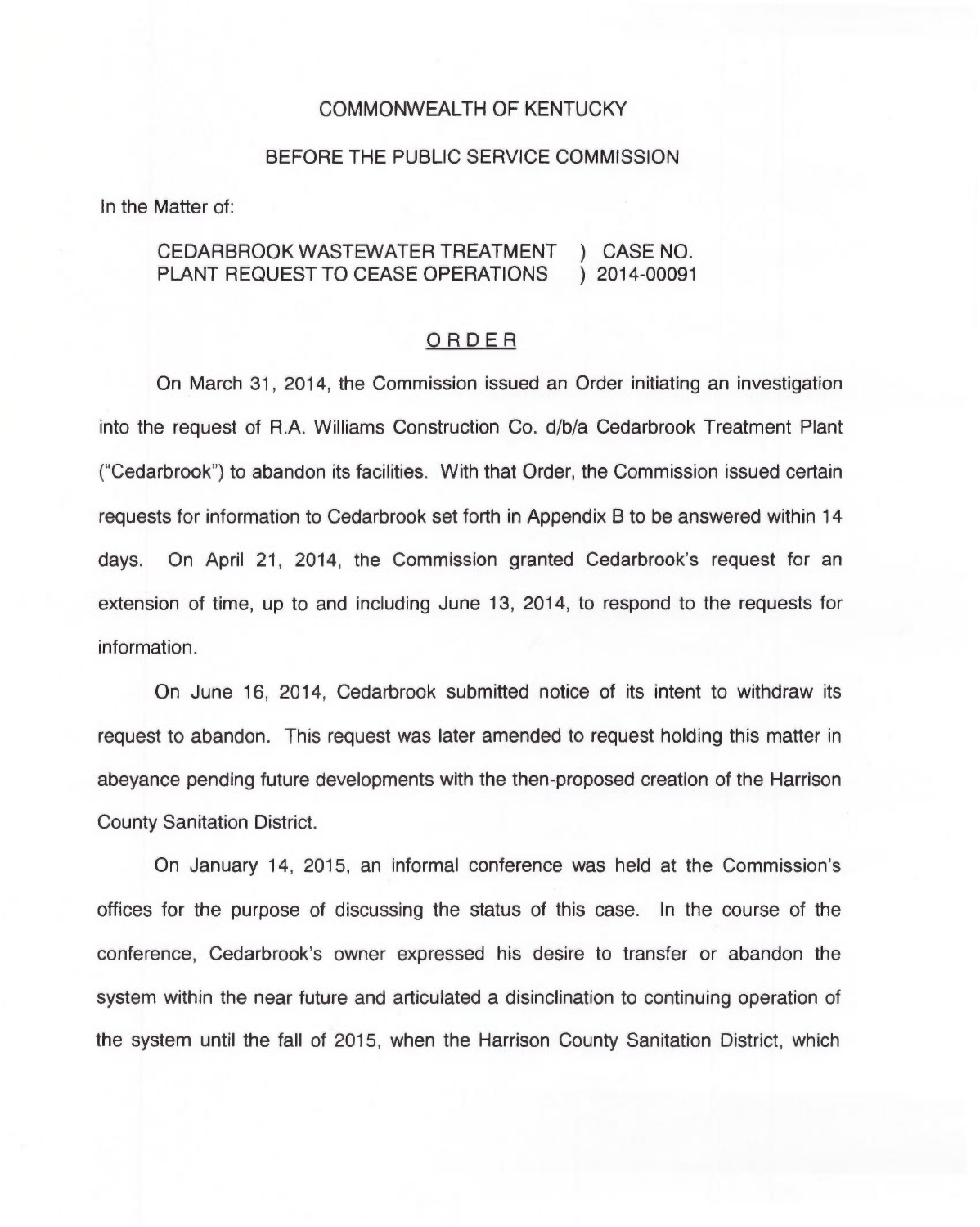was formed in late 2014 for the purpose of taking over Cedarbrook, may consider taking over the system.<sup>1</sup>

Based on Cedarbrook's recent statement that it desires to transfer or abandon the system in the near future, the Commission finds that a procedural schedule should be established for the orderly disposition of this matter and that Cedarbrook's motion to withdraw or in the alternative to hold this case in abeyance should be denied.

IT IS THEREFORE ORDERED that:

1. Cedarbrook's motion to withdraw is denied without prejudice.

2. Cedarbrook's motion to hold this matter in abeyance is denied without prejudice.

3. The procedural schedule set forth in the Appendix to this Order shall be followed in this proceeding.

4. a. Responses to requests for information shall be appropriately bound, tabbed and indexed and shall include the name of the witness responsible for responding to the questions related to the information provided, with copies to all parties of record and ten copies to the Commission.

b. Each response shall be answered under oath or, for representatives of a public or private corporation or a partnership or association or a governmental agency, be accompanied by a signed certification of the preparer or person supervising the preparation of the response on behalf of the entity that the response is true and accurate to the best of that person's knowledge, information, and belief formed after a reasonable inquiry.

 $-2-$ 

<sup>&</sup>lt;sup>1</sup> Inter-Agency Memorandum dated Jan. 20, 2015.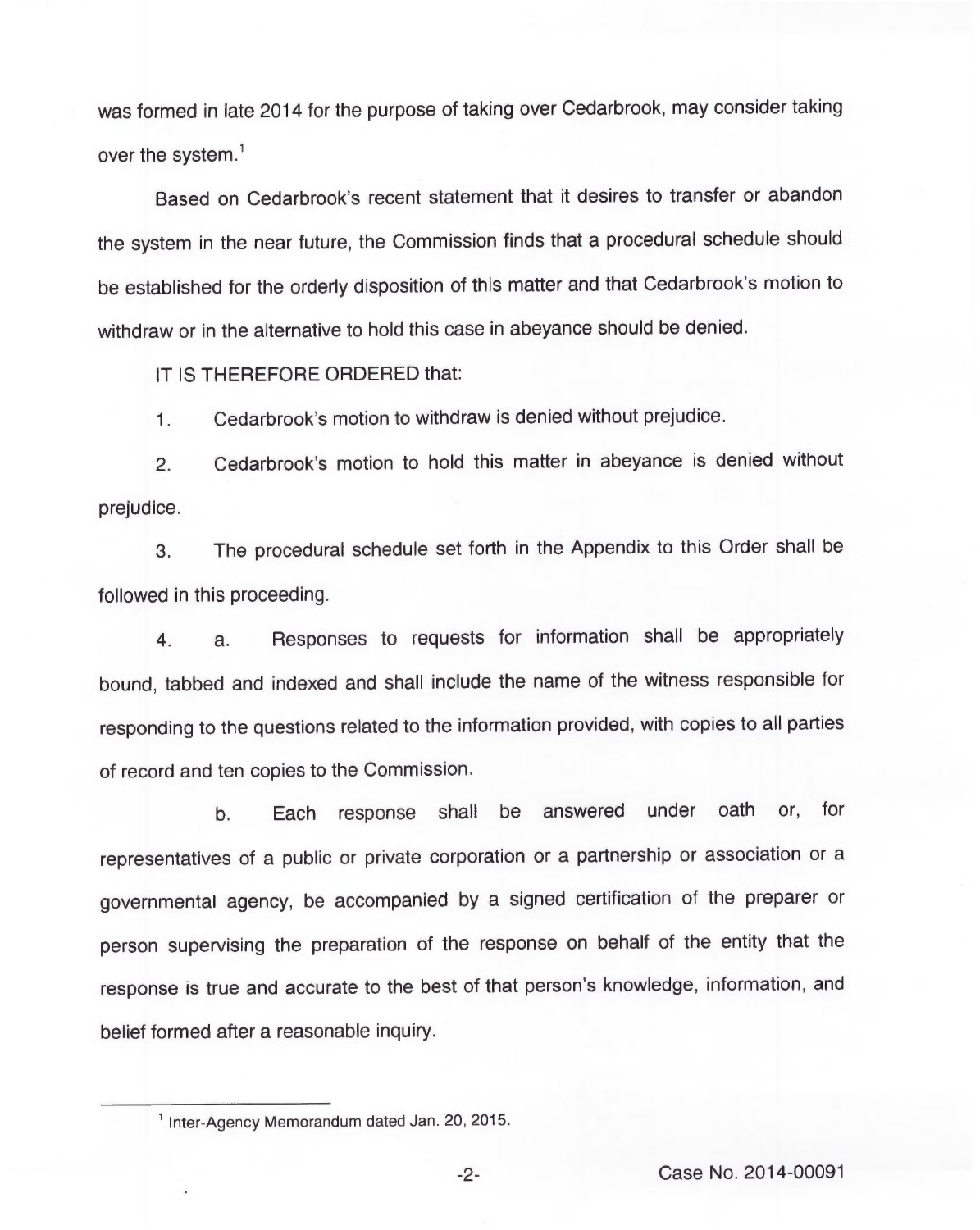c. Any party shall make timely amendment to any prior response if it obtains information which indicates that the response was incorrect when made or, though correct when made, is now incorrect in any material respect.

d. For any request to which a party fails or refuses to furnish all or part of the requested information, that party shall provide a written explanation of the specific grounds for its failure to completely and precisely respond.

e. A party filing a paper containing personal information shall, in accordance with 807 KAR 5:001, Section 4(10), encrypt or redact the paper so that personal information cannot be read.

5. Motions for extensions of time with respect to the procedural schedule shall be made in writing and will be granted only upon a showing of good cause.

> By the Commission ENTERED FEB 04 2015 KENTUCKY PUBLIC SERVICE COMMISSIOI

ATTEST

Ephain Bell & JD

Executive Director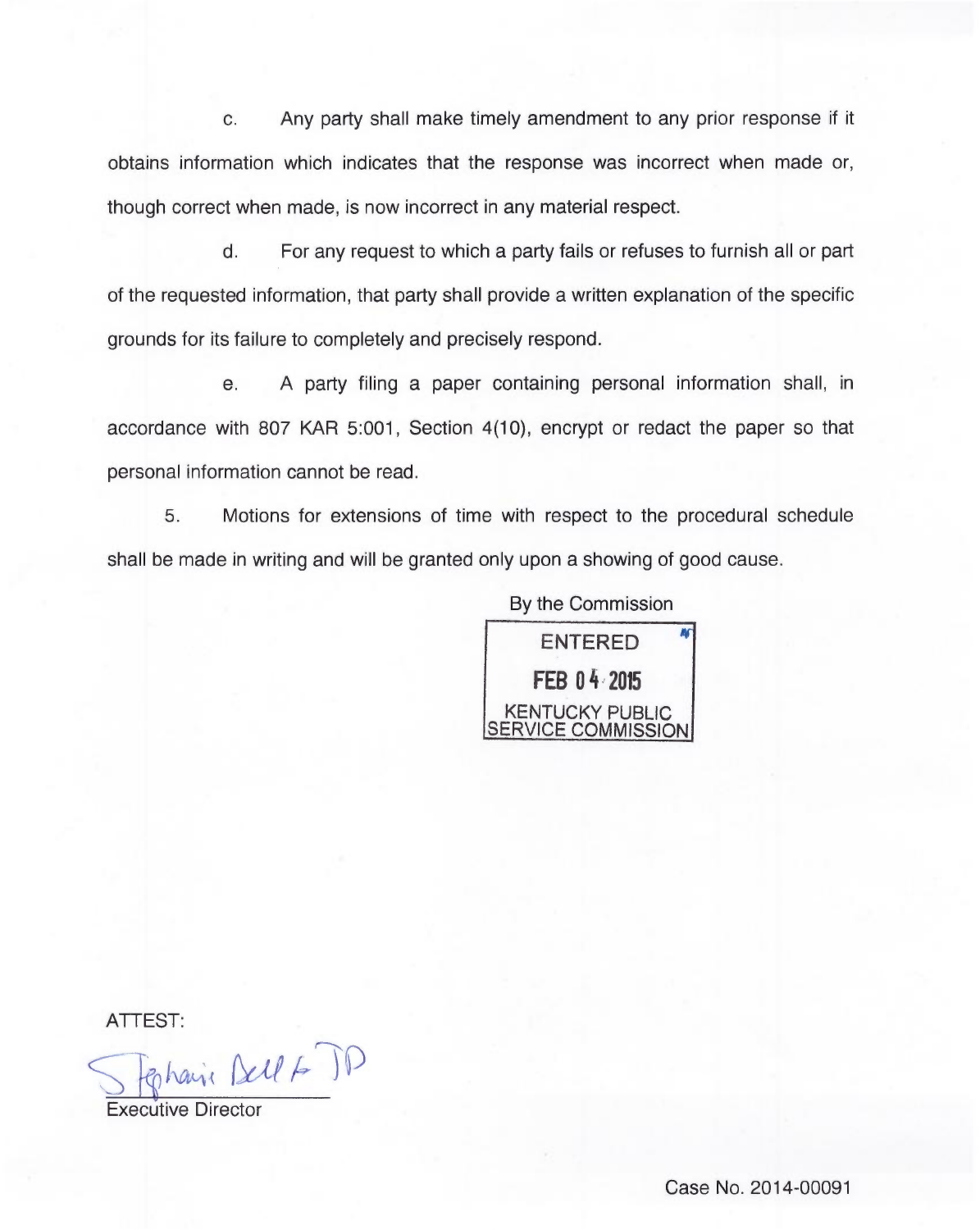## APPENDIX

# APPENDIX TO AN ORDER OF THE KENTUCKY PUBLIC SERVICE COMMISSION IN CASE NO. 2014-00091 DATED FEB 0 4 2015

| All initial requests for information to Cedarbrook and                                                                                     |  |
|--------------------------------------------------------------------------------------------------------------------------------------------|--|
| Parties shall file responses to initial requests for information                                                                           |  |
| All supplemental requests for information to Cedarbrook and                                                                                |  |
| Parties shall file responses to supplemental requests for information                                                                      |  |
| Each party shall file a list of all witnesses that it intends to call at the<br>scheduled hearing and a summary of each witness's expected |  |
| A public hearing shall be held in this matter, for the purpose of<br>taking evidence, at the office of the Public Service Commission,      |  |